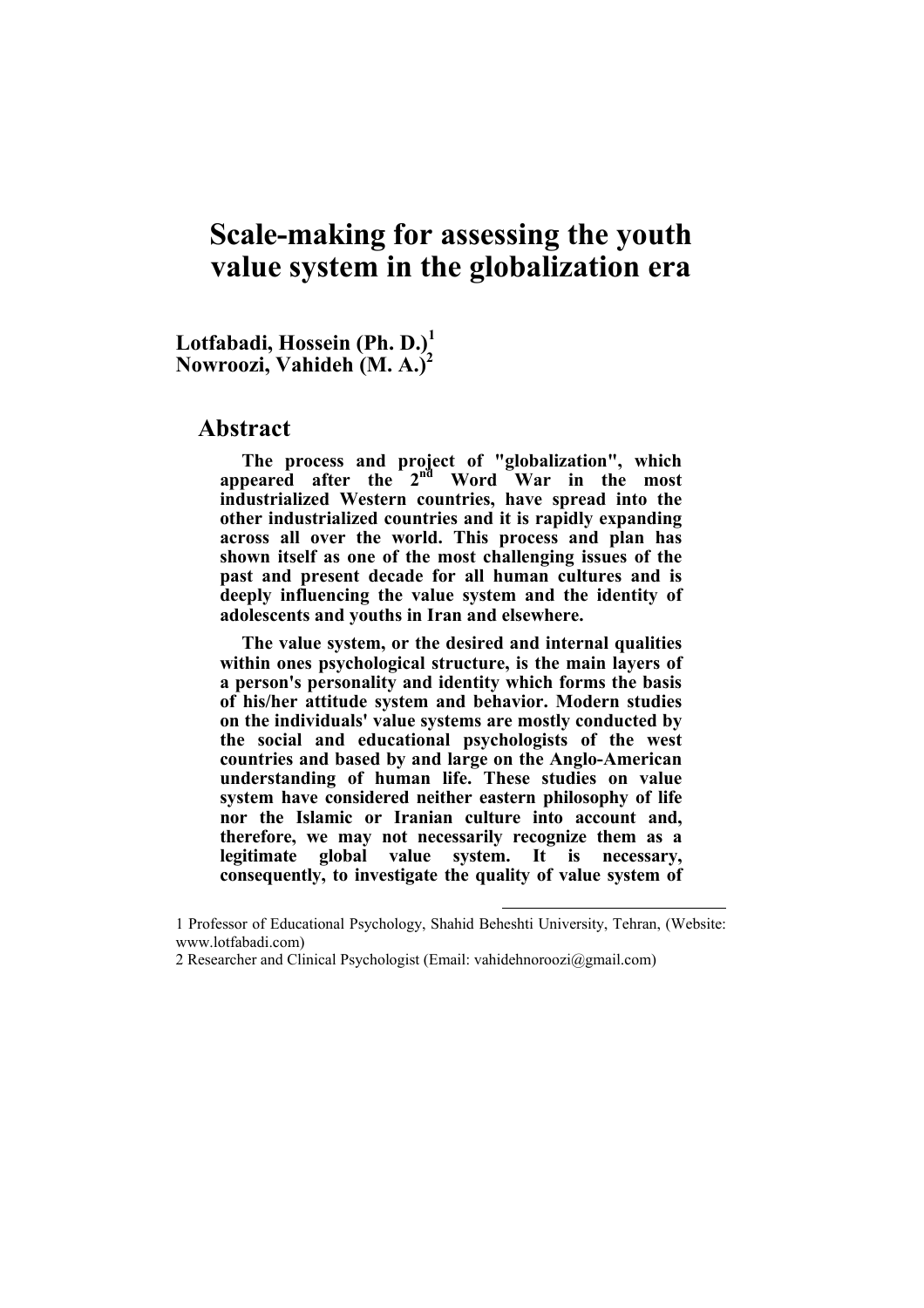**Iranians (specifically high-school students) and inquire the influence of their attitudes toward "globalization" on their value system.** 

**The theoretical basis of studying the value system of our adolescents and youths is to face the main values of Islamic-Iranian culture in opposition to their counter values to discover how much their value systems are in close proximity to their classical culture. On this basis, in the first part of our study entitled "Investigating the status of Iranian high-school & pre-university students' attitude toward globalization and its effect on their value system and their religious and national identity", we have applied psycho-educational assessment techniques and created an indigenous scale for assessing value system. The validation of our scale has been conducted by means of two procedures: investigating content validity of the scale by asking professionals to value the relevance of each and all 135 items; and conducting a pilot study on a sample of 568 high-school students of grades 9, 10, 11, and 12 and applying factor analysis to investigate the construct validity of the scale. Our validity justification studies showed that ten categories of individual values, family values, economic values, political values, social values, artistic values, scientific and theoretical values, religious identity values, national identity values, and worldviews (or globalization) values might be distinguished in our value system assessment scale.** 

**Keywords: Value system, assessment of values, globalization, value-system profile, adolescents and youths** 

## **Introduction**

The process of globalization, which has speeded up and expanded in domain, appeared from the late World War II period with various titles in the western industrial countries. This is such that the issue has become one of the main human challenges from the 1990s, which has deeply influenced the people's identity and value system in non-western countries especially that of the adolescents and the youths. (Hall, 1999)

Scientific researches also confirm this fact. One of these researches is the one conducted in four rounds in years 1981, 1990,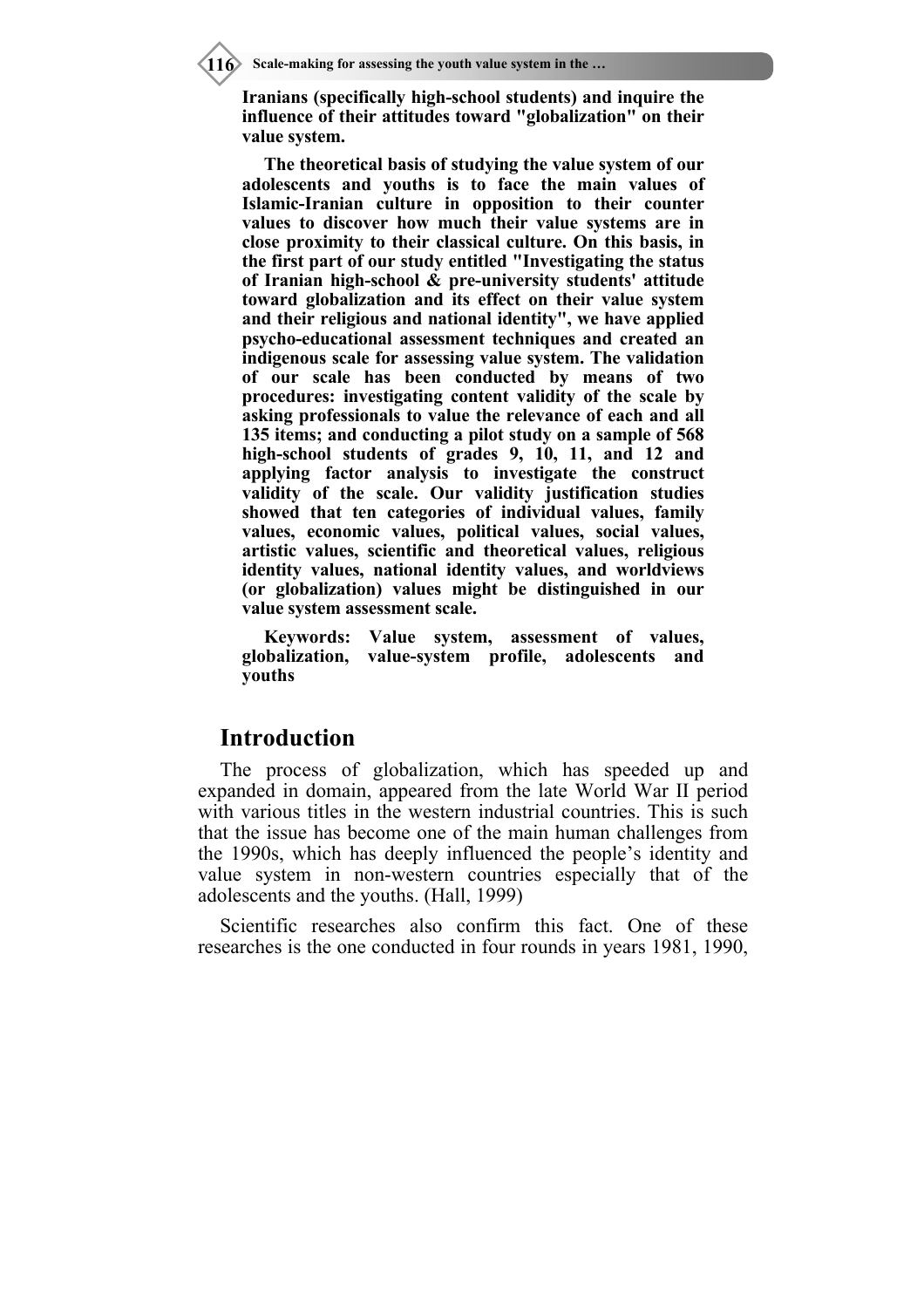1995, and 1999-2000 titled "World Values Surveys" that focused on investigating the peoples' values and beliefs in all residential world continents (which included 60 countries and consisted of 75 percent of the world population from different rich and poor societies, with different races, cultures, and civilizations). This research shows the great changes in the world population values. What is stated by such researches is that there exists a systematic revolution in the world population's values and beliefs and that the economical changes and industrial technologies have global impact, not to mention the role of dominant global media in distributing western economical, and cultural values in the world. (Inglehart, Ronald, 2000)

As Markoff (1998) says, globalization has not only caused revolutions in the meaning of national government and the method of management of countries, but it has also been dragged to revolution in the goals and plans and the method of management of structures such as that of the family and school. Henry, et. al. (2001), have spent time on reviewing the position of the Organization for Educational and Cultural Development (OECD) in "globalization" and international education policies. According to their researches, the advanced industrial countries and post/beyond nationalities organizations, whose full attention is on "globalization" and have an important role in the establishment of the main policies for management of the world issues believe that the countries' education system is of the most important rank. They pay attention to it and consider it the most important tool for aiding the carrying-out of international projects, and they speak of "globalized education" (Marginson, 1999; Fass, 2003). In other countries as well, there is generally an all-sided attention given to this issue and everyone is in quest of finding their suitable position in the modern world. (Gerle, et. al., 2000; and Ainger, 2001)

The fact is that in the current era, as the researches (Sweeting , 1996; Carnoy & Rhoten , 2002; Daun, 2002) show, many of the books and educational equipment in the world schools, libraries, mass media, and hundreds of millions of Internet sites are also distributing the post-national viewpoints among the children, youths, adolescents, youths, and other people of the world. In the same way, our students are seriously exposed to these viewpoints and enter and *have* entered the globalization process. In such conditions we should show enough sensitivity and concern about the Iranian adolescents' and youths' attitude toward the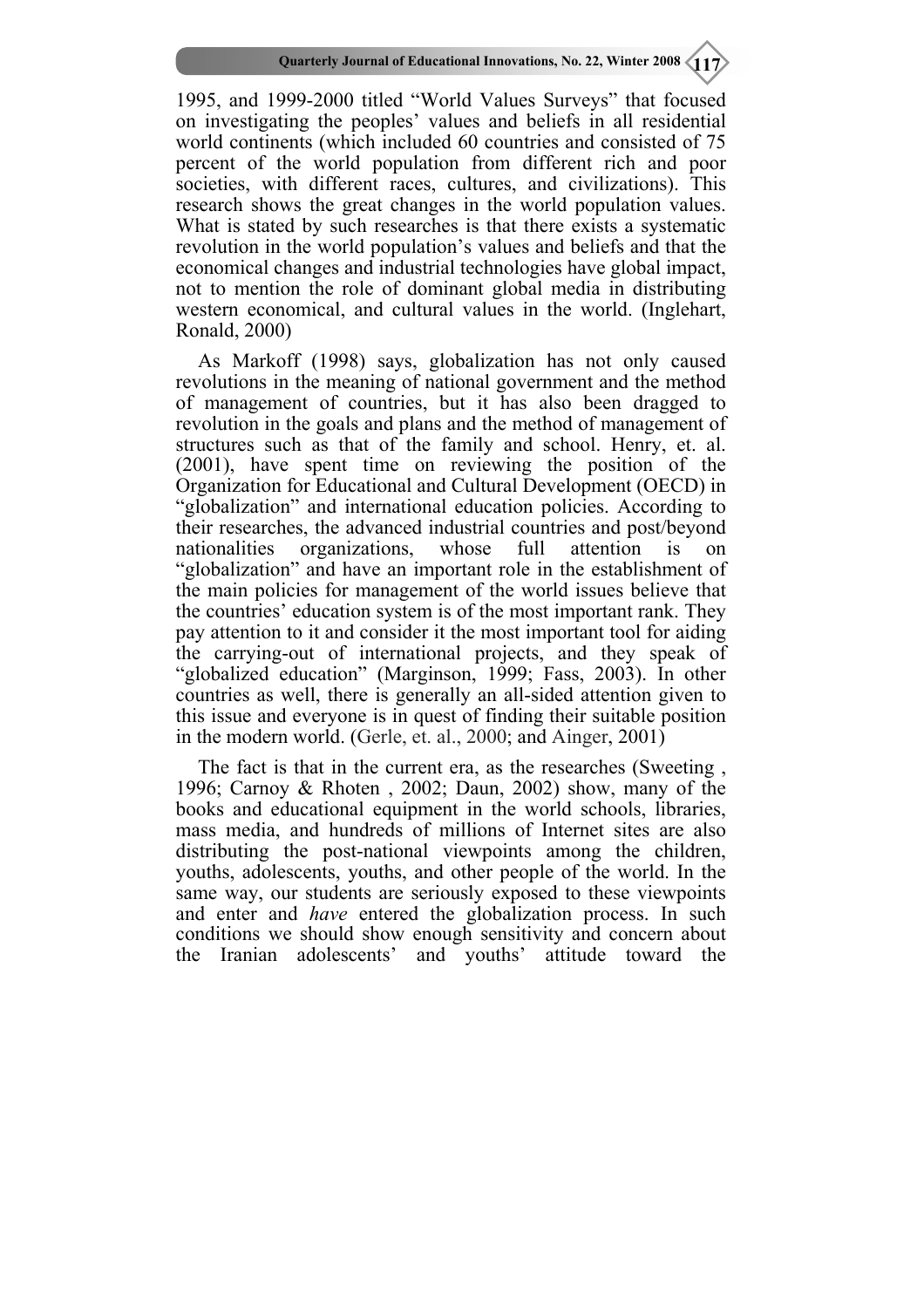globalization phenomenon. We should prepare our education system and other cultural structures in our country for properly responding to this great global challenge.

Another fact is that the value-system has not stayed constant or equal through history, nor societies and different cultures, nor at individuals' view. The value system is also different from ideological points of view (Thomas, 2001). In the current age we are also faced with considerable differences in people's value system in different countries in the world (Hall, 1999; and Witte, 2000). These differences are studied based on assessment standards of value system in diverse cultures.

In their studies Chaney and Martin (2000) showed that peoples' values in different cultures are in some aspects equal, in some aspects contradicting, and generally different from each other. In these studies the common values among people in Germany, USA, UK, Japan, Arabic countries, France, Canada, and Mexico have been investigated. The studies show that the peoples' value system in these countries is in various forms facing the global impacts.

It is, therefore, essential to investigate the attitude of the Iranian adolescent and youth students toward the "globalization" phenomenon and its impact on their value-system and national identity. We should realize that each group of students has a different background in the fields of age, gender, education, and economical, social, cultural, and psychological situation as well.

We have different options for responding to the issue of globalization. One of these options is to leave ourselves to hands of the roaring river of "globalization" with a passive manner (passive attitude or, in other words, surrendering). Our other option is to detach ourselves from the world and our worldwide relationships and turn to uselessly fighting (quarrelling attitude). The third option is both to position ourselves in a suitable and active manner in global relationships as well as to go the distance in the current age in playing our positive and effective role in worldwide relationships, while keeping our full integrity and independence in cultural and national characteristics (active and pluralist attitude).

In the related research to this article, we have tried to clarify this globalization and value attitudes of the youths and followed a certain goals. The main goal was to see the extent of impact resulted from such attitudes on Iranian adolescents' and youths'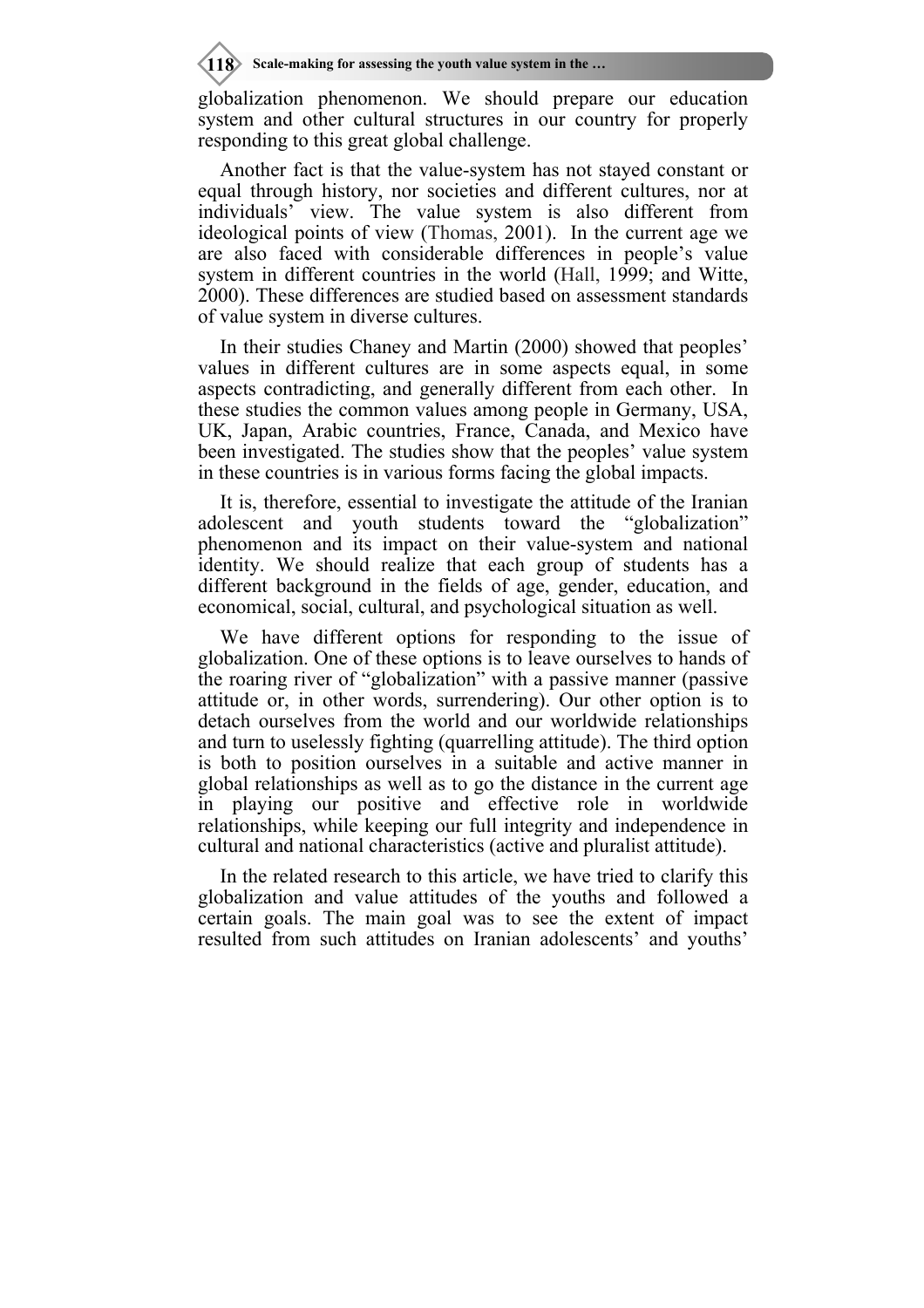value system and their national identity. We have as well aimed to distinguish the variables and background elements among the different groups of adolescents and youth students in high schools that are the basis for such differences.

## **The Value-System Content for Scale-making**

We consider the value system as the group of satisfactory and internal qualities in the individuals' psychological structure. This value system can be considered the collection of most internal layers of personality and identity, which is the shaper of the foundations of the attitude and behavior system. Each of the values, which is consisted of different cognitive, emotional, and behavioral aspects, can be considered the shaper of a lifestyle, which has the most impact on the individual's actions and reactions. In the psychological aspect, these values are the most important source of motivation and power for giving orientation and perception and recognition of self. In the social aspect it is a collection of beliefs, goals, and attitudes that the person gains in the process of development and acceptance of society. The individual adjusts himself/herself with the society's regulations and norms and finds adjustment (or satisfaction) in this way. (Lotfabadi, 2005)

Each of the values can be considered the individual's stable beliefs toward a special method for behaving or final goal in life, which in an individual or social viewpoint are preferable against another way of behavior or other goals in life. We can divide these values into three categories: Basic general values, Values that are aimed at a certain goal, and Instrumental values. The first type of values have more stability, can be relied on more, and have a collection of abstract characteristics (such as quest-for-knowledge, beauty, and friendship), which can be placed in the center of the value-system. These values are also effective on the other two types of values. Values that are aimed at a certain goal are the values that show the objective life desires (such as possessing a certain social position). The values of the third kind, or instrumental values, are values that are used for reaching those desired goals and positions (such as an educational degree). When we talk of value-system in this article, we are generally referring to values of the first type, meaning the structured and integrated basic general values.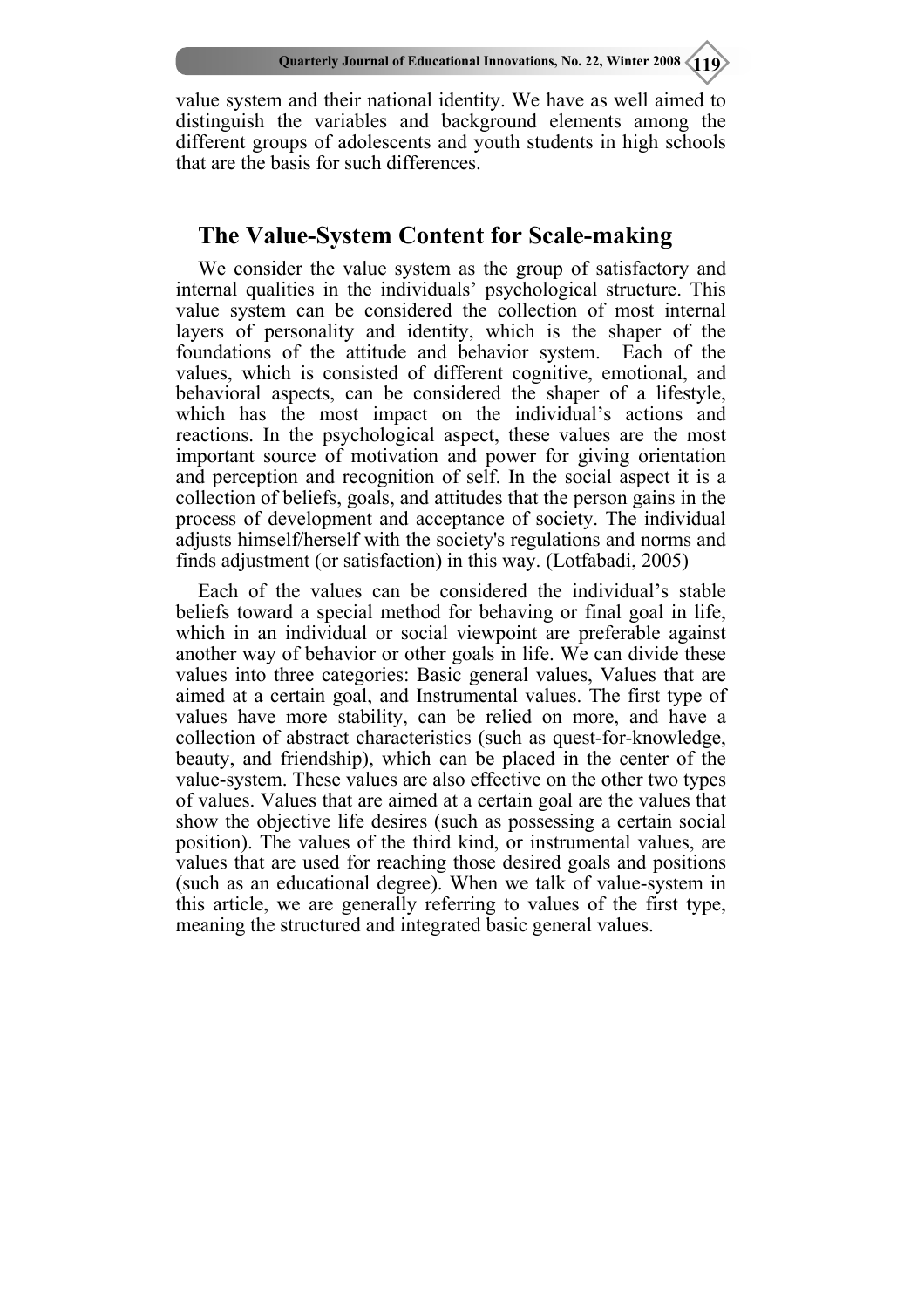**120** Scale-making for assessing the youth value system in the ...

Some sociologists such as Max Weber have identified a sixvalue of economical, political, scientific and theoretic, religious, artistic, and family system, which gives structure to life. These values are established based on attention priority into six fundamental values of wealth, organization and power, truth, holistic matters, beauty, and sincerity. This value classification is also introduced by the German philosopher named Edward Spranger in an article titled "Individual Types". Spranger believed that individuals' character should be identified through their valuesystem before anything else. (Zetterberg, 1997)

Psychologists such as Allport, Wernon, and Lindsey used Spranger's value classification later on in order to prepare the study of values. The test by Allport, et. al., which is used for evaluating the six motives or basic interests of individuals of 15 years of age and older, evaluates the relative power of each of the six individual's motives or main interests (theoretical, economical, artistic, social, political, and religious). There are also other tests such as Rokeach's Scale for Value Assessment (1976), McGowen's Value Scale (1998), and Inglehart's (1995) Scale for Value Assessment.

Through-out designing the "value system assessment scale" the main focus in our research has been to find out whether the valuesystem includes the same six values that Max Weber (and Spranger and Allport) offered or if a more complete value system can be offered that introduces the basic values available in the center of all beliefs, attitudes, and behavior system of youths and other individuals living the Iranian culture in the current age and globalization conditions. We have used this last viewpoint for discovering the value system. Our main assumption in setting the central values is that these values should include the main elements of beliefs and attitudes, be more stable and reliable, and have a collection of abstract characteristics that have a role in the emergence of various values both aiming at a certain goal as well as instrumental values.

In order to design the scale for assessment of value system, we have first investigated about the previous literature and research backgrounds in the works of philosophy and psychology as well as in the most important works of national classic and modern literature. This was, in order to have a more general relatively correct understanding of the subject. We have then summarized our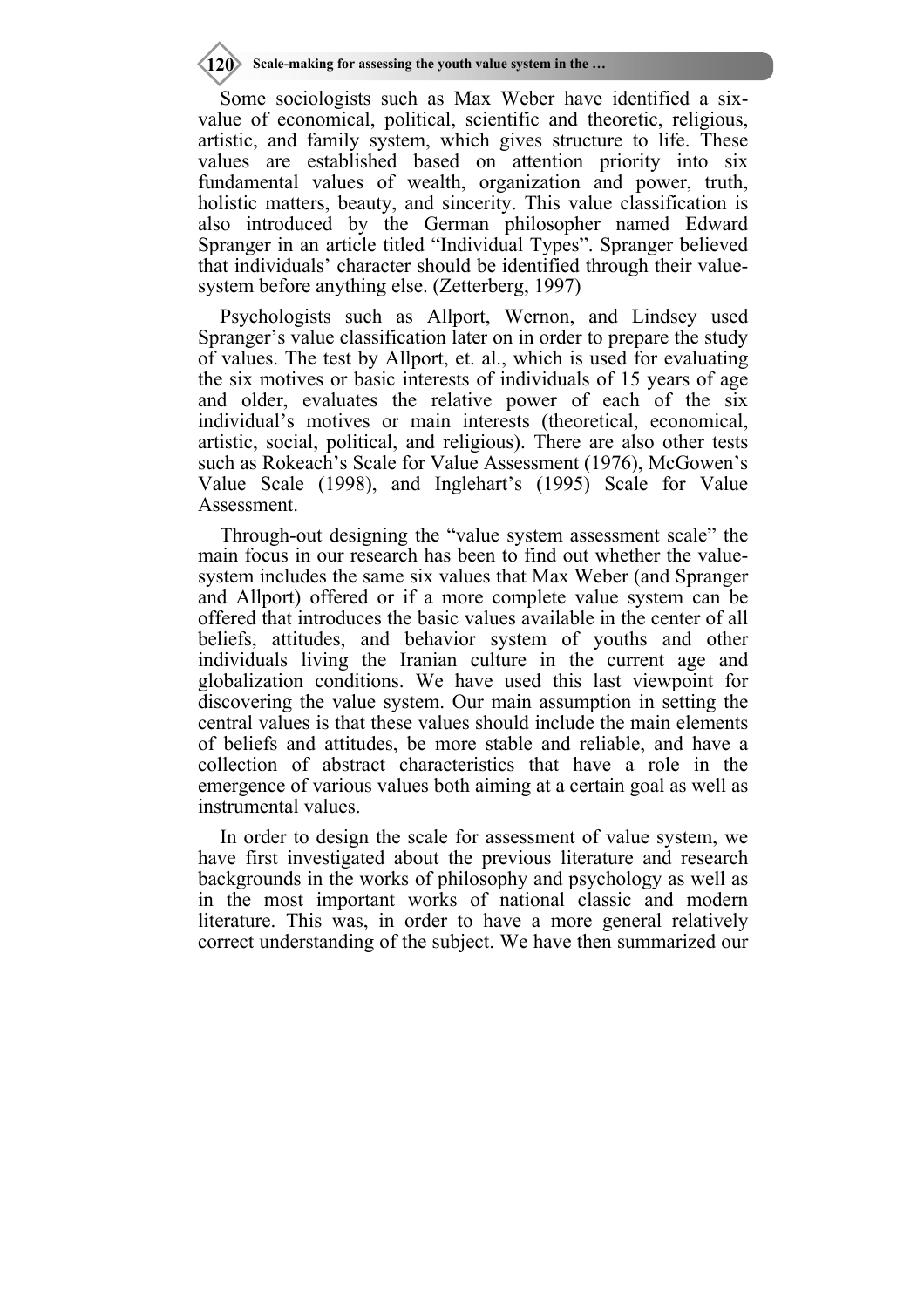understandings of concepts of psychology and sociology through specialized consulting with the experts and authorities in the mentioned fields. After conducting a pilot study we came to this conclusion that the youths and the people of Iran in general have a value system, which consists of a collection of ten values. These values are: individual values, family values, economical values, political values, social values, artistic values, scientific and theoretical values, religious values, national values, and global values.

These bipolar value topics (with either strength or weakness in value), which are the ones considered in our scale, are organized in specific activities in certain places. These places include the individual himself, the family, economy agencies, political institutions, museums and art centers, scientific and university centers, religious organizations, national rulership, and international media and organizations and firms. It is with attention to these extreme poles and broad range of motivational, cognitive, emotional, and behavioral content within the two poles that we can identify the value position of each individual or group and also predict the behavior of each individual or group in response to the goals and specific circumstances. Each of the mentioned values is consisted of content as follows:

1. Individual Values (which state the amount of individualism, personal profit seeking, personal welfare and comfort, happiness, enthusiasm for life, mental balance, and…).

Family Values (which state the sense of belonging, loyalty, care, family safety, and…).

3. Economical Values (importance of wealth, ownership, economical achievement profitability, and…).

4. Political values (including issues related to power and control, freedom, equality, political parties, citizenship responsibilities, and…).

5. Social Values (sincerity in human relations, participation, lawfulness, social order, taking responsibility, social attitudes, and... $)$ .

6. Artistic Values (aesthetics, giving attention to artistic impressions, art creation, admiring natural beauties, eternality of beauty, and…).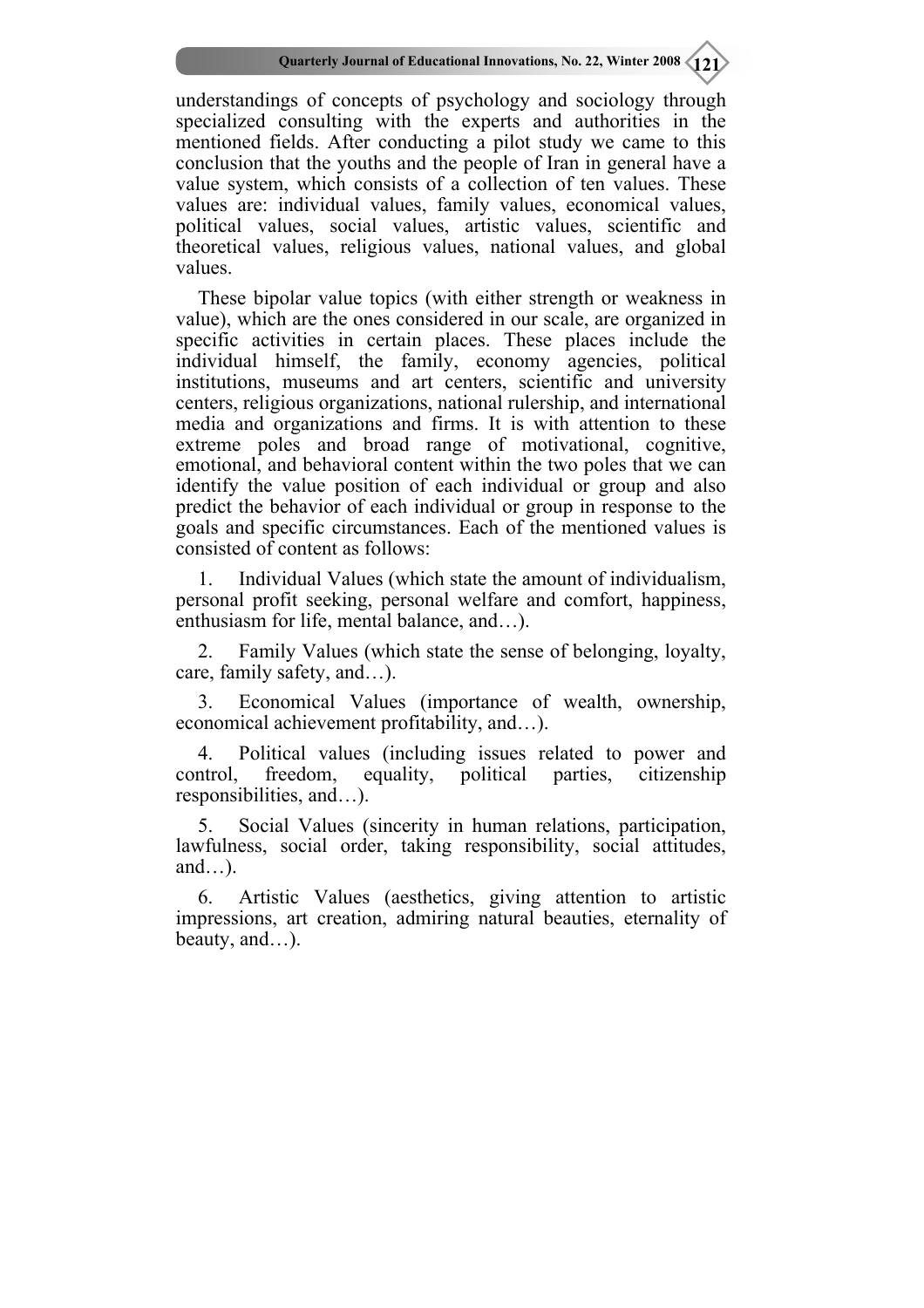Scale-making for assessing the youth value system in the ...

7. Scientific and theoretical values (search for truth, experimentalism and rationalism, being wise, structuring and organizing knowledge, criticizing, and…).

Religious Values (holistic beliefs, religious experience and function, abstinence, search for unity, crave for mysticism, and...)

National Values (patriotism for Iran, belonging to the national culture, national security, defending the motherland, and…)

10. Globalization/Globalizing Values (human rights, freedom, democracy, peace, anti-violation, anti-discrimination, and…).

Understanding the mentioned aspects in the value system of groups of age, sex, education level, economical status, and others will demonstrate the recognition of differences among people. Various hypotheses can be tested in each case. For example we can hypothesize that the value content and the system of preferred value among adolescent students is different than the rest of the age groups. Or it can be hypothesized that men are different from women, or that young people face the globalizing attack more than the old. We can then check these theories. The using of the scale we have prepared for the assessment of value system, beside the other data that is gathered in the research, will provide us with the necessary information for testing the hypothesis of the mentioned type.

#### **The scale for value system assessment**

We have run a national research for "investigating the influence of globalization on the Iranian adolescent and young students' value-system". In addition and after that, we have made theories and scales for assessing the value-system. For this purpose we prepared a test, which had 90+45 questions for assessment of ten fundamental categories in the personal value system. These categories included the various fields of individual, family, economical, political, social, artistic, scientific and theoretical, religious, national, and global values.

This scale was performed on a statistical sample consisting of 568 individuals from high school and pre-university students in Tehran. In this study, content validity, construct validity, and factorial validity of the scale have been approved. As well, the scale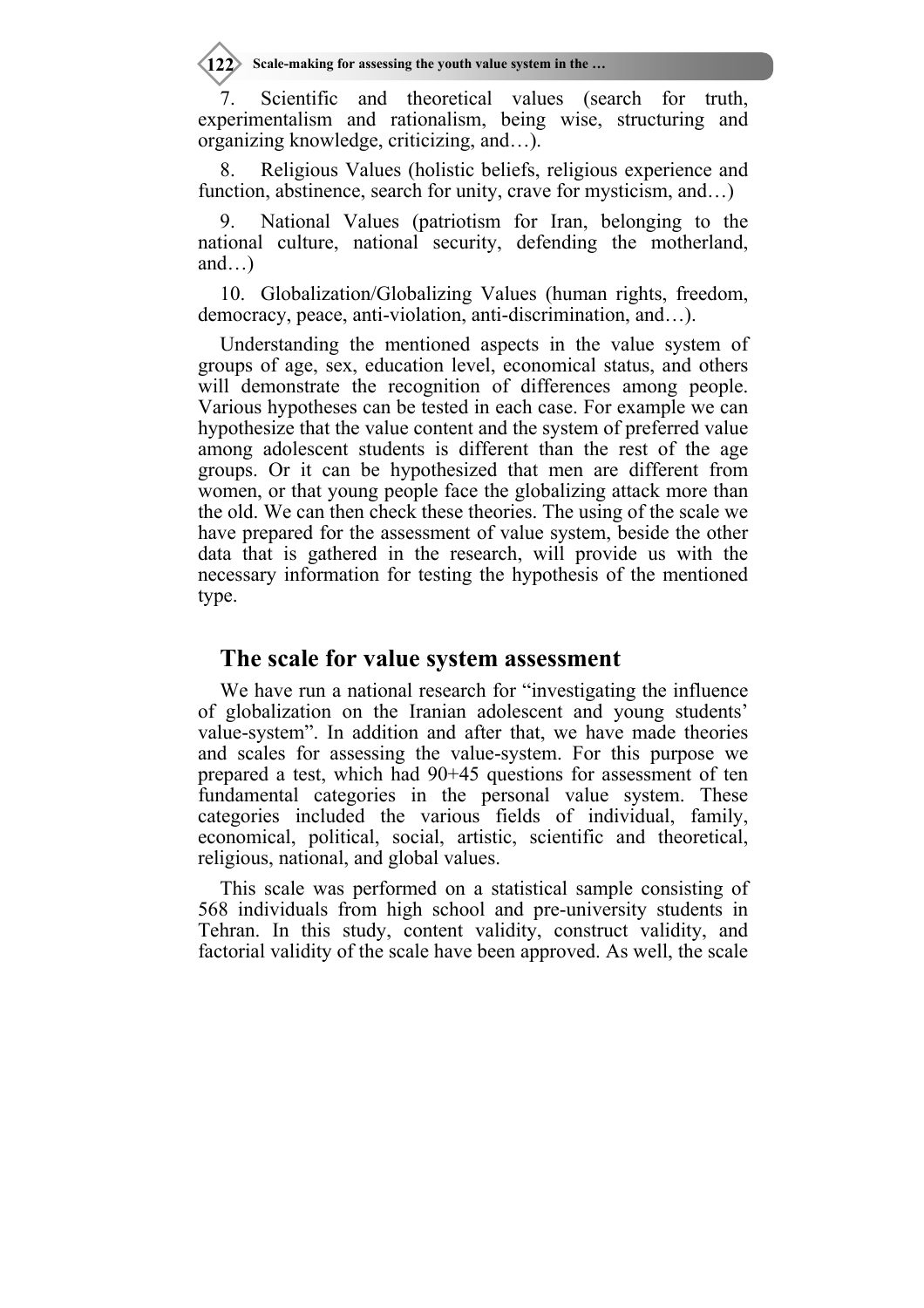reliability has been calculated and approved by the use of three recognized reliability methods of Cronbach's, split-half, and strict parallel. This scale allows us to determine the value system, the value preferences, the orientation intensity of each value, and the value-system profile.

In other words, by using this scale, we reach three areas of information. The first is value-preference in the ten categories of study. The second is the value-orientation in each of the subjects, and the third, is the value system profile. As can be seen in the 45 main questions on the questionnaire, each of the questions (each including two complimentary questions) has a dual opposite value) (for more information, see: Lotfabadi & Nowroozi, 2005, pp. 143- 160).

## **References**

Ainger, Katharine. (Nov. 2001). A culture of Life, a culture of death. (Anti-Globalization Movement). *New Internationalist*.

Allport, Gordon W. ; Wernon, Philip E.; & Lindsey, Gardner (1960). Study of values. Boston: Houghton Mifflin.

Birkhead, Ceres. (April 2002). Globalization, Identity and Democracy: Mexico and Latin America. *School Library Journal* .

Carnoy, M. & Rhoten, D. (2002). What do globalization mean for educational change? A comparative approach. *Comparative Education Review*, 46, 1.

Chaney, M. & Martin, C. (2000). International business communication contrasting cultural values. 2<sup>nd</sup> Ed. N.J.: Prentice Hall.

Daun, H. (2002), Globalization and national education system; In "Educational restructuring in the context of globalization and national policy. New York: Routledge Falmer.

Fass, Paula S. (Summer, 2003). Children and globalization. *Journal of Social History*.

Gerle, Elisabeth. (April 2000). Contemporary Globalization and its Ethical Challenges. *Ecumenical Review*.

Hall, Rodney Bruce. (1999). National Collective Identity: Social Constructs and International Systems. New York: Columbia University Press.

Henry, M.; Lingard, B.; Rizvi, F.; & Taylor, S. (2001). The OECD, Globalization, and Educational policy. Unesco, Paris.